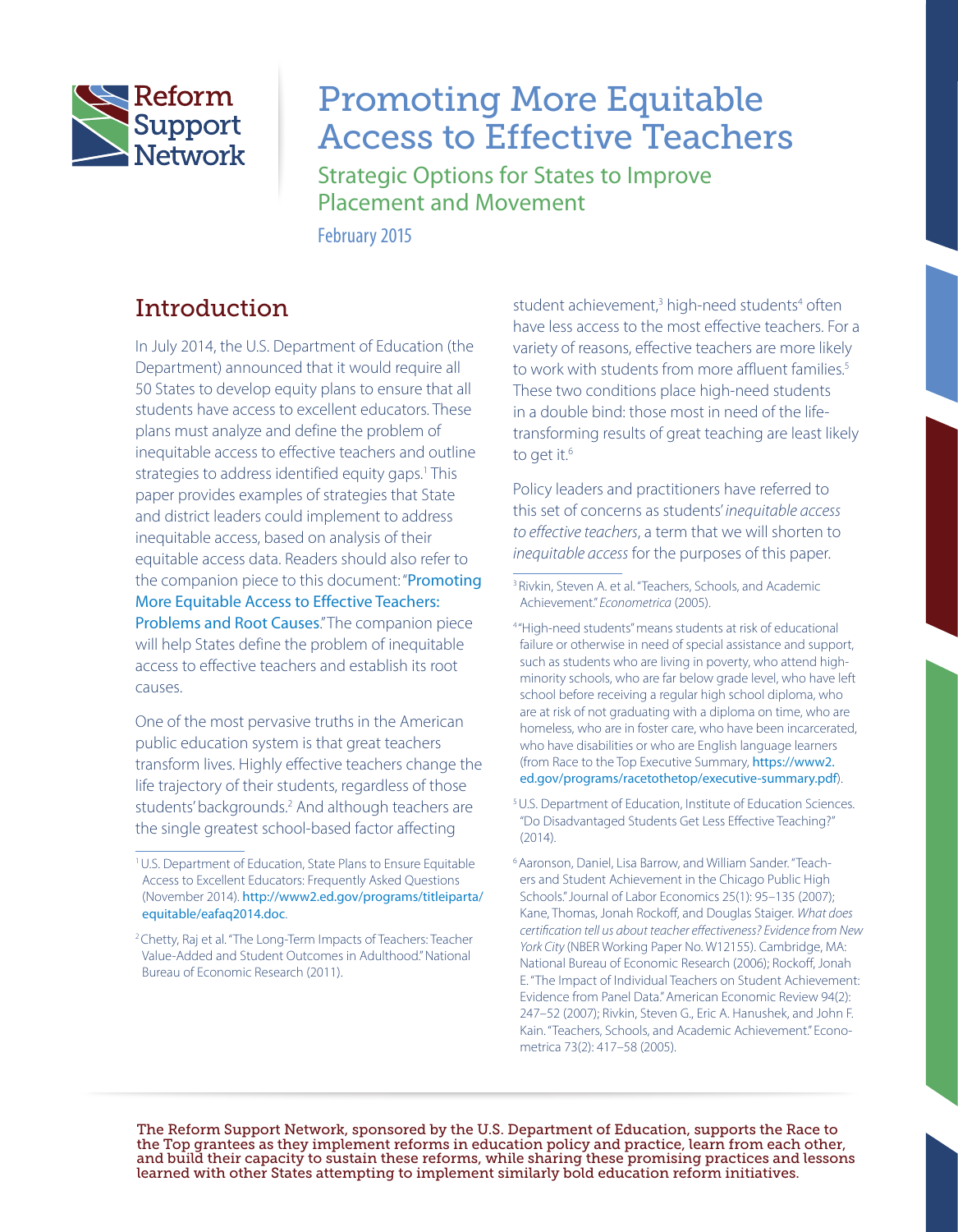Throughout this brief we will use the "*inequitable access*" language because the driving concern is ensuring that high-need students get the instruction they need to succeed.

In December 2013, a group of experts representing education organizations, research centers on labor economics, corporate human resource departments, the military and the health industry came together in the District of Columbia to strategize about how States and districts can further address the issue of inequitable access to effective teachers. This brief explores both the root causes of inequitable access and the strategies the group identified to address this problem.

The strategies collectively are not a blueprint for solving the problem of inequitable access. Rather, the ideas they embody provide a starting point for States and districts to think creatively about how they might address the challenge. The paper assumes that strategies developed and implemented with the engagement of educators enjoy the greatest likelihood of success.7

Further, the strategies do not assume that the number of great teachers will forever be static and that States and their partners simply should more equitably distribute this fixed number of teachers across schools and districts, creating winning communities that gain effective teachers and losing communities that must suffer their loss. Rather, the objective of the strategies is to help States identify ways to improve teaching in high-need classrooms. These strategies include increasing the supply of effective teachers, ensuring the ongoing professional development of teachers so they move from good to great, helping districts staff schools strategically, providing resources to compensate excellent teachers, holding district and school leaders accountable for ensuring equitable access to effective teachers and providing flexibility to school leaders to staff their schools with effective teachers.

## Root Causes of Inequitable Access

Before States can address the problem of inequitable access, they might engage educators and other stakeholders in an examination of why inequitable access occurs. Among several leading factors, inequitable access appears to be a result of the initial placement and subsequent movement patterns of effective and ineffective teachers. In terms of initial placement, novice teachers teach low-performing students at greater rates than experienced teachers,<sup>8</sup> and novice teachers at high-poverty schools do not develop as quickly or as much as novice teachers at low-need schools.<sup>9</sup> When teachers transfer from one school to another, they generally move into schools that serve students who are from higher-income families and are higher-performing than the students they leave behind. Furthermore, teachers who work in schools with more disadvantaged students are more likely than other teachers to leave their school districts or transfer to lower-needs schools within their districts.10 Teacher mobility and attrition exacerbate the issue of inequitable access when effective teachers leave and ineffective teachers stay in high-need schools.

At the December 2013 convening, experts focused on these root causes related to placement and movement and generated strategies to address them (see Appendix II for a matrix of strategies and the root causes they address). The root causes include:

Ineffective leadership. Strong leaders attract and retain talent. Principals of schools that retained high numbers of highly effective teachers were more likely to clearly communicate high expectations and make teachers feel supported. They also were less likely to tolerate ineffective teaching.<sup>11</sup>

<sup>&</sup>lt;sup>7</sup> States and their stakeholder groups may find helpful a guide that creates a framework for educator engagement and provides examples of its effective implementation: U.S. Department of Education, Reform Support Network, *Engaging Educators: A Reform Support Network Guide for States and Districts* (2012).

<sup>8</sup>Center for Education Policy Research, Strategic Data Project, *Human Capital Diagnostic: Los Angeles Unified School District* (2012).

<sup>9</sup> Tim Sass et al., *Value Added of Teachers in High-Poverty and Lower-Poverty Schools* (2010).

<sup>10</sup>Dan Goldhaber et al., *Teacher Career Paths, Teacher Quality, and Persistence in the Classroom: Are Public Schools Keeping their Best?* (2010).

<sup>11</sup> TNTP, *The Irreplaceables: Understanding the Real Retention Crisis in America's Urban Schools* (2012).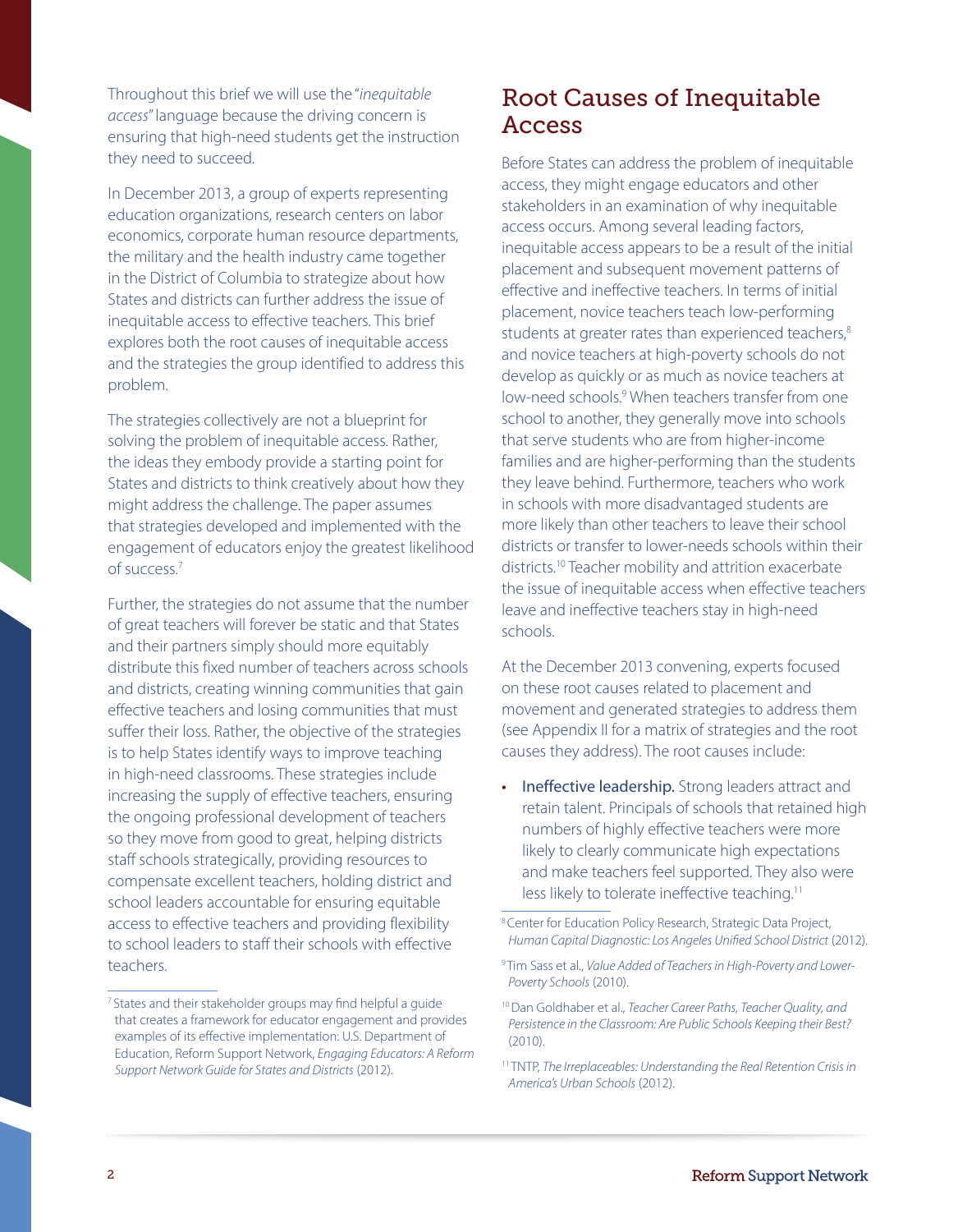- Adverse working conditions. Working conditions for teachers encompass issues such as teacher workload, parent involvement, student conduct, school safety, school location and the quality of school leaders and colleagues. Teachers at lowperforming schools are much less satisfied with working conditions (32–45 percent) than their colleagues in high-achieving schools (70–82 percent).12
- Lack of upward mobility. Few options exist for high-performing teachers who want to take on new challenges in their careers without leaving the classroom. Teachers who had lower job satisfaction were more likely than their more satisfied colleagues to report being at least somewhat interested in taking on additional classroom responsibilities (56 percent versus 43 percent).13
- Inadequate compensation. Most teacher compensation systems are "lockstep," privileging years of experience and educational attainment over outcomes. Highly effective teachers are twice as likely as ineffective teachers to cite dissatisfaction with compensation as a reason for leaving.<sup>14</sup>
- Effectiveness-blind human capital management. Many schools and school districts retain their best and least effective teachers at similar rates, despite the fact that schools have a three in four chance of replacing a low-performing teacher with a new hire who will be more effective immediately.15 There is also little connection between seniority-based layoffs and effective teaching.<sup>16</sup>
- **Productivity of peer teachers.** Teachers who transfer schools tend to go to a school where the average teacher quality is similar to their own. In other words, high-performing teachers go

 $15$  Ibid.

to schools where the average teacher is highperforming, while poor performers go to schools where the average teacher is low performing.<sup>17</sup>

While there are others, the root causes outlined above provide a starting point for State conversations to identify strategies to address the issues of teacher placement and movement to promote more equitable access to effective teachers.<sup>18</sup> Once States have identified equity gaps and their root causes, they can choose strategies that will address the most pervasive gaps. States may also want to explore different strategies in different regions across the State, depending on what the root cause analysis reveals.

## Strategic Options for States

High-performing teachers tend to move to schools in which administrators and colleagues recognize and reward excellent teaching, in which teachers feel safe and productive and in which their peers are, on average, at least as effective as they are.<sup>19</sup> Many teachers who plan to leave the classroom could be convinced to stay, and many factors driving them to leave are within the school leader's control. States can play a critical role in fostering positive working conditions and generating incentives to ensure that effective teachers are working with the students who need them the most.

### Promote Strategic Staffing Initiatives Within Districts

#### Create a strategic plan for workforce planning.

Many States and districts do not plan for future vacancies by implementing strategies to attract the right candidates to fill those vacancies in both the near and long term. States can collect data—and help districts do so as well—on the performance of the current teacher pool, the perceptions of teachers and principals in high-poverty schools, the historical

<sup>12</sup> TNTP, *The Irreplaceables: Understanding the Real Retention Crisis in America's Urban Schools* (2012).

<sup>&</sup>lt;sup>13</sup> MetLife, *The MetLife Survey of The American Teacher* (2013).

<sup>14</sup> TNTP, *The Irreplaceables: Understanding the Real Retention Crisis in America's Urban Schools* (2012).

<sup>&</sup>lt;sup>16</sup> Center for Education Policy Research (2012).

<sup>17</sup> Li Feng and Tim Sass, *Teacher Quality and Teacher Mobility* (2011).

<sup>&</sup>lt;sup>18</sup> More information on the root causes of inequitable access can be found in the RSN publication *[Promoting More Equitable Access to](https://rtt.grads360.org/#communities/pdc/documents/7233)  [Effective Teachers: Problems and Root Causes](https://rtt.grads360.org/#communities/pdc/documents/7233)* (in publication).

<sup>19</sup>Dan Goldhaber et al., *Teacher Career Paths, Teacher Quality, and Persistence in the Classroom: Are Public Schools Keeping their Best?*  (2010).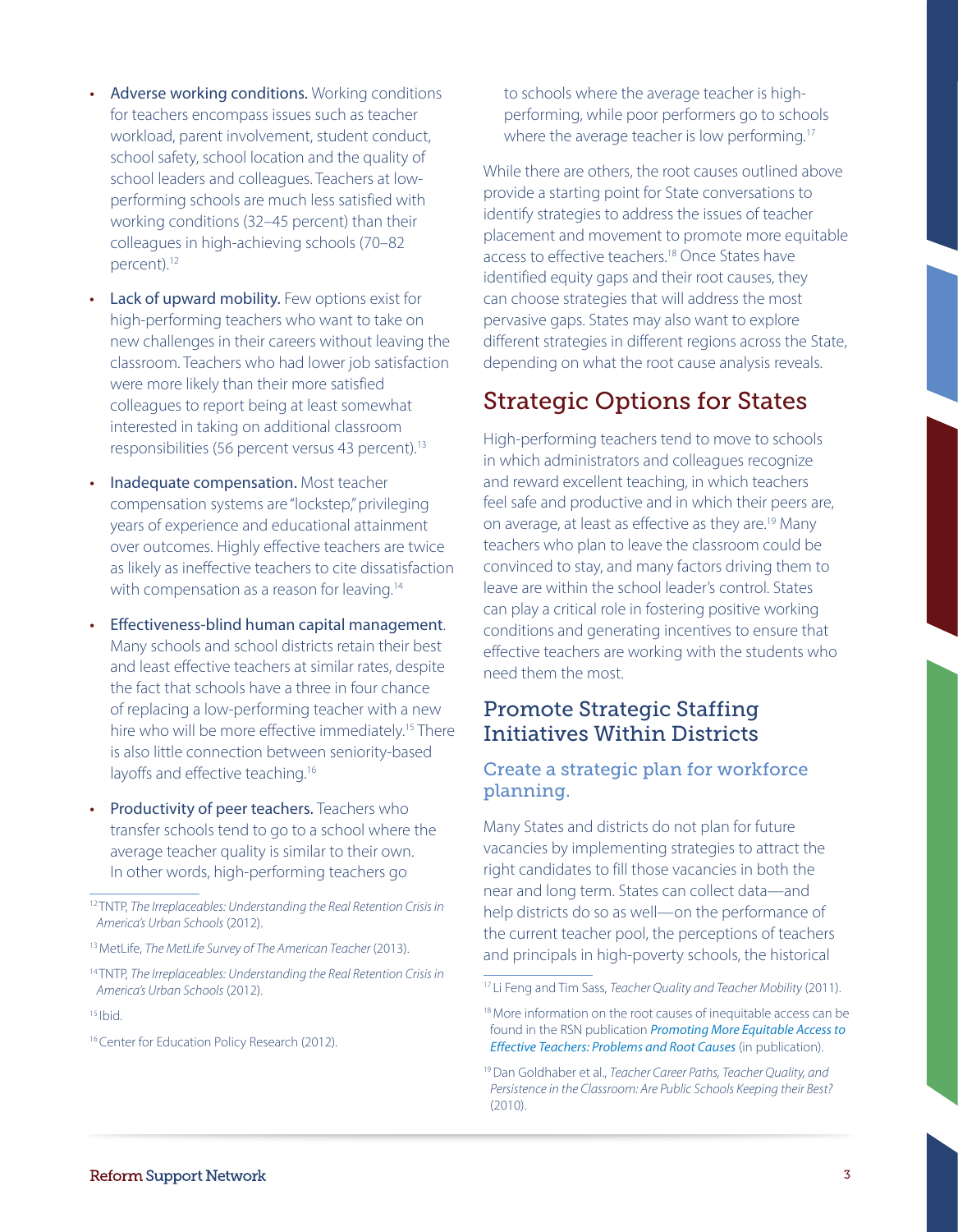retention and attrition rates, broader labor market trends, the rate of growth of the student population, the source and number of teacher candidates and school and district budgets. States can then analyze how each of these data points varies by grade level, subject area and types of schools and communities. These data will provide a basis for States to create an overarching workforce plan that they co-develop with educators for staffing their schools over the long term. The quality of the plan, however, will ultimately depend on the quality of the evaluation data generated by districts and in particular the accuracy of its teacher ratings.

#### Differentiate roles and titles for highperforming teachers and extend their reach.

Districts and States around the country are in the process of engaging teachers in new, innovative strategic ways in the development of career pathways at least in part based on teacher effectiveness. District of Columbia Public Schools (DCPS) has implemented the Leadership Initiative for Teachers ([LIFT](http://dc.gov/DCPS/In+the+Classroom/Ensuring+Teacher+Success/Leadership+Initiative+For+Teachers+%28LIFT%29)), a five-stage career ladder that provides successful teachers with opportunities to advance inside the classroom while earning recognition and additional compensation. Giving teachers increased responsibilities based on their performance both publicly acknowledges their effectiveness and allows school and district leaders to use them in smart ways to improve the effectiveness of other instructors. These leadership opportunities are already commonly available in all school districts and in many schools; for example, teachers typically volunteer or are nominated to serve as a school's point of contact for district academic initiatives, hold positions on school-based instructional leadership teams, coach and mentor developing teachers or contribute to district curricular development teams. DCPS LIFT coordinates these teacher leadership opportunities at the district level in an effort to ensure that they are available only to teachers who demonstrate effectiveness at increasing student achievement.

Furthermore, flexible school models employ creative ways to use effective teachers' time to give more children access to excellent teachers, including alternating digital instruction and in-person instruction and implementing teacher teams led by master teachers. These models promote teamwork, teacher leadership and professional development, and some models allow for part-time work, reduced hours, flexible schedules and working remotely. In Charlotte, NC, four schools participating in Project L.I.F.T. (Leadership and Investment for Transformation) are implementing new school models that include new teacher roles that extend the reach of excellent teachers with opportunities for increased pay. There is early evidence that these flexible school models and opportunities for teacher leadership are appealing to prospective candidates. In the spring prior to the opening of the remodeled schools, 708 applicants from 24 States applied for a total of 19 positions.<sup>20</sup>

### Improve the Supply of Teachers to High-Need Schools

#### Create teacher residency programs in high-need schools.

Evidence suggests that teachers who have had an opportunity to engage in instructional practice (for example, student teaching) during their teacher preparation are significantly more effective than those who have not.<sup>21</sup> In light of this, States and districts might offer teacher candidates the opportunity to work as teacher residents for a year in a highneed school, where they earn their certification, an advanced degree and/or a guaranteed teaching position if they receive a rating of effective by the end of their residency year. Teacher residents would be paid—perhaps at a lower rate than a fully certified teacher—and mentor teachers would have the opportunity to serve in a leadership capacity. Once in a classroom of their own, these residents would have the training to continue serving high-need students.

<sup>&</sup>lt;sup>20</sup> Opportunity Culture, "Charlotte, N.C.'s Project L.I.F.T." Public Impact (2013).

<sup>21</sup> Boyd et al., *Teacher Preparation and Student Achievement.* National Bureau of Economic Research (2008).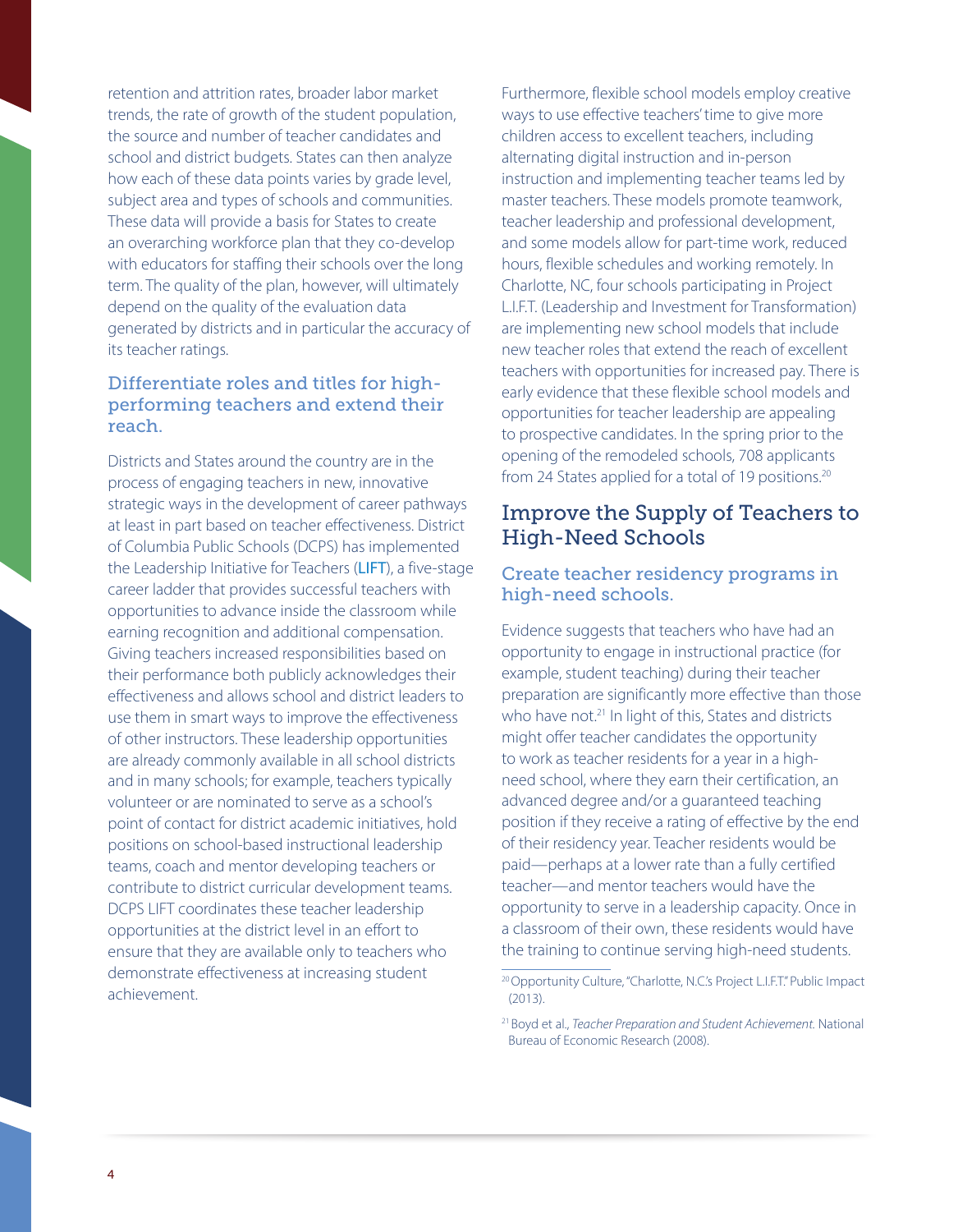#### Recruit college students to teach in high-need schools through loan repayment.

In the final year of a teacher candidate's preparation program, the candidate would complete his or her student teaching at a high-need school alongside a mentor who has received a rating of effective or highly effective, so he or she might gain the experience, comfort and skills needed to effectively teach in a high-need school. School or district staff would observe and evaluate the teacher as if he or she were a regular teacher. If the candidate receives a rating of effective, he or she would become eligible for loan repayment from the Federal and State governments that would require him or her to commit to teach in a high-need school for a certain number of years. A model for this type of program is the National Health Service Corps (NHSC) managed by the U.S. Department of Health and Human Services Health Resources and Services Administration. The program provides loan repayment and scholarships to physicians in exchange for service in high-need areas, particularly rural communities. The U.S. Department of Education Office of Federal Student Aid currently forgives education loans of up to \$17,500 for teachers who teach in high-need schools for five consecutive years. By contrast, NHSC participants receive up to \$50,000 for two years of service at NHSC-approved sites. To attract college students who demonstrate the potential to become highly effective teachers to the highest-need schools but who may not want to commit to five years in the classroom before they begin teaching, States might consider offering scholarships and loan repayments whose amounts they base on the number of years of service.

#### Establish performance contracts with high-performing teacher preparation programs.

Under this strategy, States and districts would grant exclusive rights to high-performing teacher training programs to provide teacher candidates for certain districts or schools. The renewal of these performance contracts would be contingent upon the programs producing candidates who earn ratings of at least effective by the end of their first year of teaching,

incentivizing lower-performing teacher preparation programs to modify their training as needed to produce more effective teacher candidates. This would be a shift from the current program approval process in most States, which do not hold programs accountable for teacher performance using student achievement data.

#### Establish effective peer cohorts.

To address many of the root causes of inequitable access, districts working with teachers and principals would often create opportunities to implement hiring and placement practices to permit teams of teachers who have demonstrated effectiveness to move into high-needs schools together. These turnaround teams would agree to remain together for a number of years, recognizing that change takes time. As part of its Strategic Staffing Initiative, Charlotte-Mecklenburg (NC) Schools sends effective principals and teachers together as a team to low-performing schools in the district. Early evaluations of the program show that, on average, growth in student achievement in Strategic Staffing schools exceeded the district average, results that were particularly impressive given that student performance had been declining in the years prior to Strategic Staffing.<sup>22</sup> The Turnaround Teacher Teams Initiative at Teach Plus recruits, selects and trains cohorts of highly effective, experienced teacher leader teams to turn around low-performing schools in cities such as Boston and Washington, D.C. Schools with Turnaround Teacher Teams have demonstrated significant student achievement gains compared with their peer turnaround schools.<sup>23</sup>

### Improve Management of Human **Capital**

#### Change teacher placement policies that prevent smart hiring and retention.

In many districts, principals are required to hire tenured teachers in their district who have volunteered to leave their current school assignment or been excessed. Because predominantly low-income

<sup>&</sup>lt;sup>22</sup> Aspen Institute, Strategic Staffing for Successful Schools: Breaking the Cycle of Failure in Charlotte-Mecklenburg Schools (2010).

<sup>&</sup>lt;sup>23</sup> Teach Plus (2014)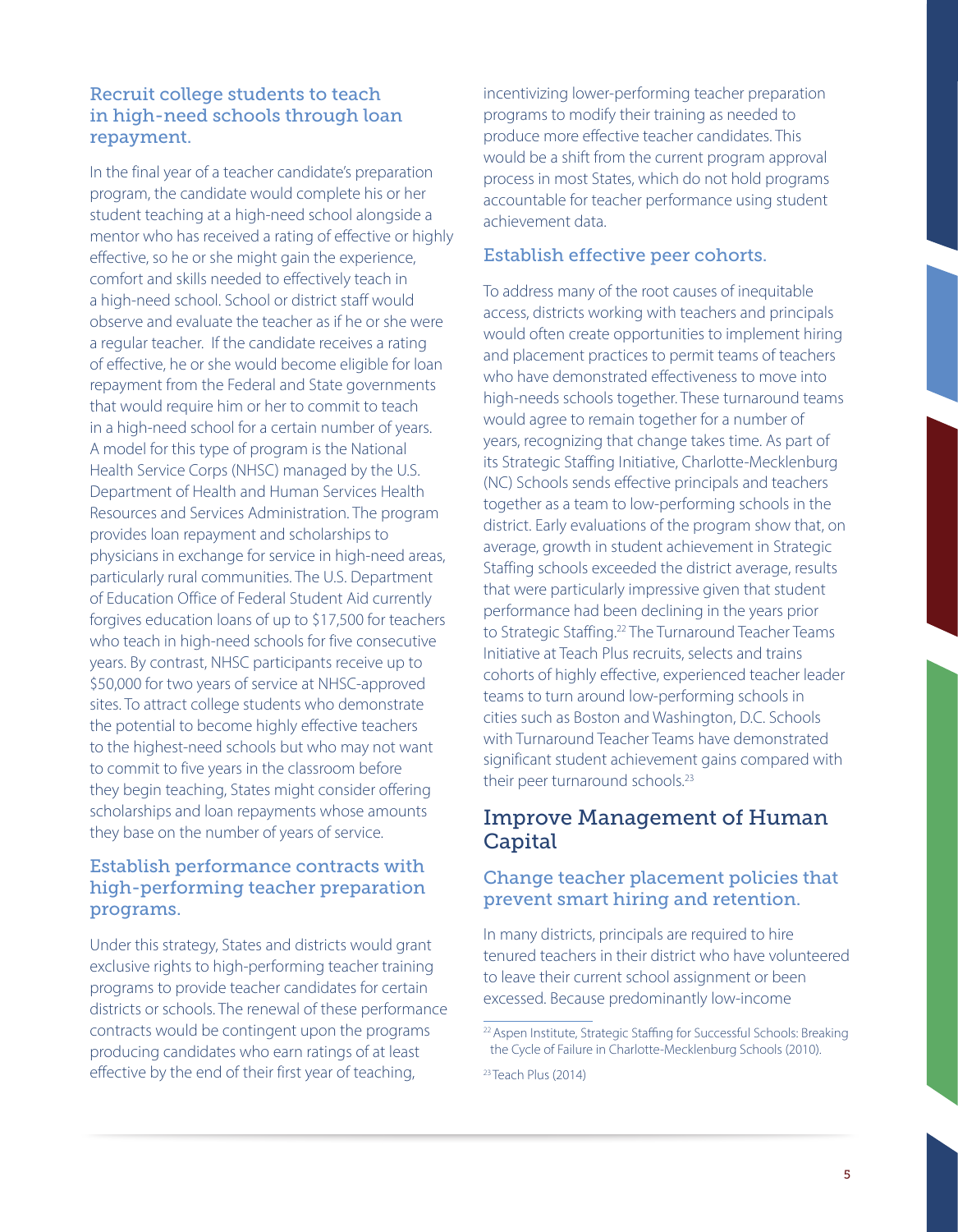schools typically have higher vacancy rates than other schools, they often face the brunt of forced placement policies. 24 Furthermore, State statutes requiring seniority-based layoffs present a significant statewide barrier to equitable access because they force teachers out of the classroom in the event of declining student enrollment or budget reductions without regard to performance. As a result, some highly effective but less experienced teachers lose their jobs. States and districts might revise provisions that require forced placement of teachers in favor of a policy of mutual consent between teachers and principals, and replace seniority-based layoff policies with those that are performance-based.

#### Employ strategies to retain effective teachers and remove those who are ineffective

Differential retention acknowledges strong performance by effective teachers, implies that school leaders understand and value good instruction and can identify and utilize their best teachers and removes ineffective teachers from the classroom to make room for more effective teachers. District and school leaders can employ a number of tactics to encourage high-performing teachers to stay in or move to the classrooms that most need them and the persistent low performers to leave the classroom. To monitor the effectiveness of these strategies, States and districts could track school-level retention data by teacher performance, and principal managers could use these data to drive conversations with principals about how they are encouraging their best teachers to stay and counseling out low performers. DCPS, which has invested in this strategy, retains 88 percent of its highly effective teachers but keeps only 45 percent of low performers, which is significantly less than other districts.<sup>25</sup>

#### Place proven leaders in high-need schools

Many districts currently install new school leaders or those without a track record of effectiveness—in their highest-need schools. Instead, they might

consider hiring veteran school leaders with proven track records for vacancies at high-need schools and providing them with incentives and other resources to which they would not otherwise have access so they would consider the placement a reward for their performance. For example, providing school leaders with increased autonomy in a high-need school or creating a school leadership career pathway that promoted principals into high-need schools might attract and retain talent, both at the school leader and teacher level.

### Hold District and School Leaders Accountable for Teacher **Distribution**

#### Establish longitudinal data systems to track which students get which teachers

In most States, evaluation systems are very new, and States may not yet know what the distribution of effective teachers is, much less the extent of the inequitable distribution of teachers. It is important first and foremost for States to collect data over time on student access to effective teachers. Multiple data points are necessary to understand the full picture, including data on student demographics, student achievement, teacher ratings distributions (including summative and component-level scores), teacher years of experience and teacher attrition. Recent efforts to improve data systems at the State level allow officials to more easily understand the characteristics of students who are assigned to teachers at every performance level. Having these data available will help States identify problem spots and discuss them with districts. It will also help States to continuously update their strategic work plans and adjust course where necessary. As States work with districts to collect teacher evaluation distribution data and analyze their specific equitable distribution challenges, it will be important to consider the potential unintended consequences of this reporting and whether there is a disincentive for school and district leaders to be accurate and honest in identifying their low performers.

<sup>24</sup> TNTP, *Unintended Consequences* (2009).

<sup>25</sup> TNTP, *Keeping Irreplaceables in DC Public Schools: Lessons in Smart Teacher Retention* (2012).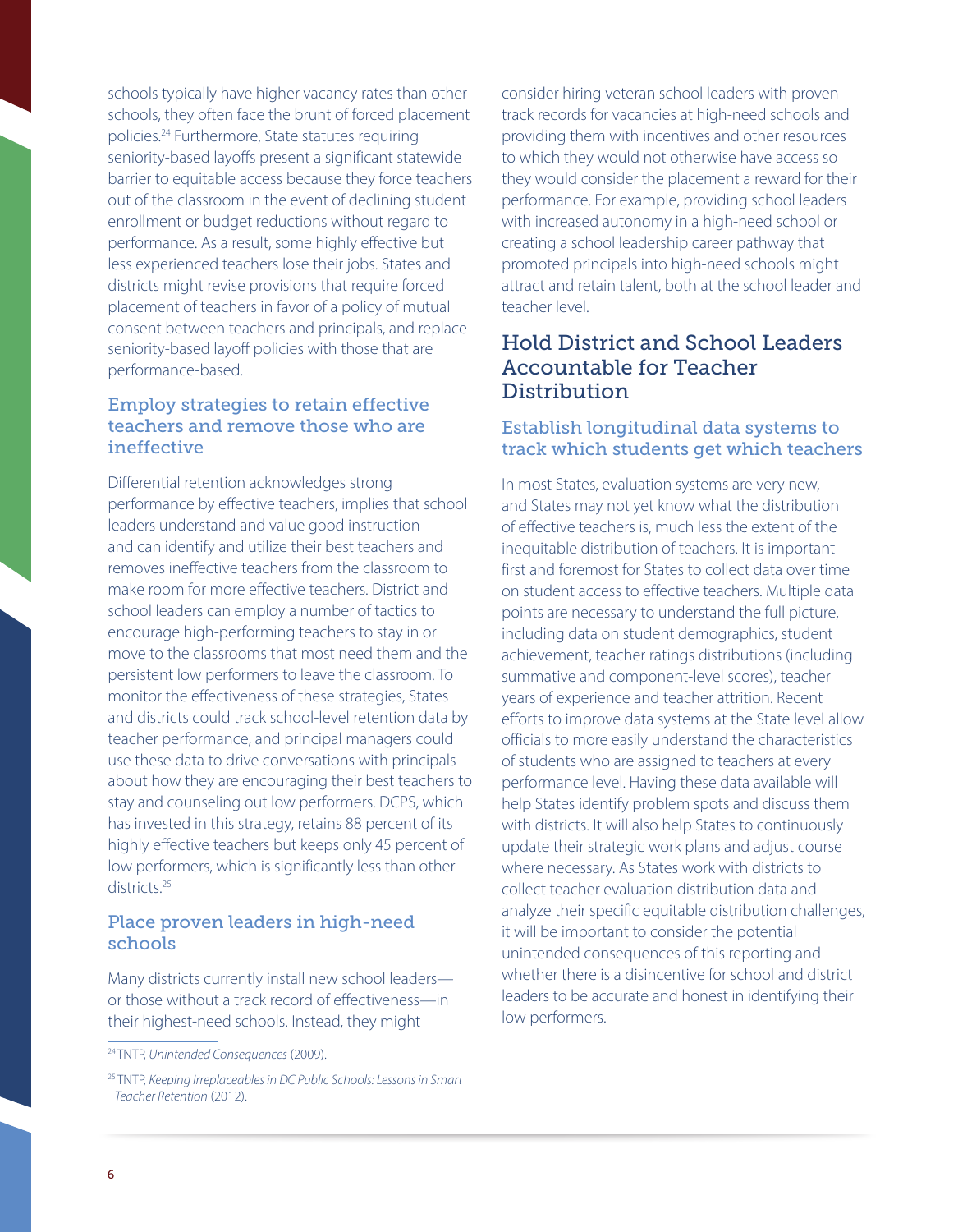#### Hold principals accountable for distribution of teacher quality through principal evaluation

As States begin to overhaul principal evaluation systems, they can begin to incorporate metrics around human capital management, including the retention of highly effective teachers and the attrition of ineffective ones, as well as the distribution of effective teachers within the school building. Principals' managers could then be trained on how to analyze this data and support principals in retaining their best teachers, letting their poor performers go and assigning the strongest teachers to the highest-need classrooms. Hillsborough County (FL) Public Schools includes the retention of teachers at the effective level or higher as a metric in their principal evaluation system. DCPS has recently begun to incorporate this metric on its school report cards (see an [example](http://profiles.dcps.dc.gov/pdf/202_2013.pdf)), which contain the set of measures to which principals are held accountable by their supervisors and by the school community.

### Compensate Excellent Teachers and Leaders in High-Need Schools

### Offer teachers differential pay

The job of a teacher in a high-needs school is often more demanding than in a low-needs school. In general, teachers in high-need environments must be able to address a wider range of achievement levels, learning styles and student behavior. Under a system of differential compensation, teacher pay would reflect this difference. States or districts can institute a performance bonus system for teachers who earn a rating of effective or higher in hard-tostaff schools. Jurisdictions can also use an annual salary differential as an incentive to recruit and retain teachers in hard-to-staff schools. The U.S. Department of Education introduced the Talent Transfer Initiative to provide high-performing teachers in seven districts with \$10,000 to move to a low-performing school, which has shown promising results in terms of raising student achievement and improving teacher retention in those schools.26 DCPS provides substantial increases in base salaries for teachers who receive a rating of

highly effective at least two years in a row, and highly effective teachers who work in the lowest-performing schools in the district can receive additional bonuses totaling \$25,000 per year. However, research and experience show that pay alone has generally not been adequate to incent highly effective teachers to move to high-need schools. This strategy, if implemented, must be coupled with other solutions to be effective.

## Conclusion

Research has consistently produced evidence that, no matter how teacher effectiveness is measured, students in high-poverty schools have less access to great teachers than their counterparts in affluent schools. New evaluation systems are producing data that allow leaders in State education agencies, the policymaking and advocacy communities and among the teacher, principal and central office administrator corps to see more clearly than ever before the extent of the problem at every level of education, and to take joint responsibility for addressing the issue and monitoring progress toward improved distribution rates.

Both States and school districts play a role in ensuring that evaluators assess teacher performance accurately, an important prerequisite for the successful implementation of strategies to provide access to effective teachers more equitably. However, the degree to which States and districts can address root causes of inequitable access and the roles that they will each play in doing so will vary by jurisdiction. In some cases, it may be more appropriate for districts to drive policy changes that address these challenges directly, while States may use their authority and financial resources

The most effective approach will be one that combines several of the strategies that in total address the variety of reasons that teachers leave the classroom and the root causes of inequitable access.

<sup>26</sup>U.S. Department of Education, Institute of Education Sciences, Transfer Incentives for High-Performing Teachers: Final Results from a Multisite Randomized Experiment (2013).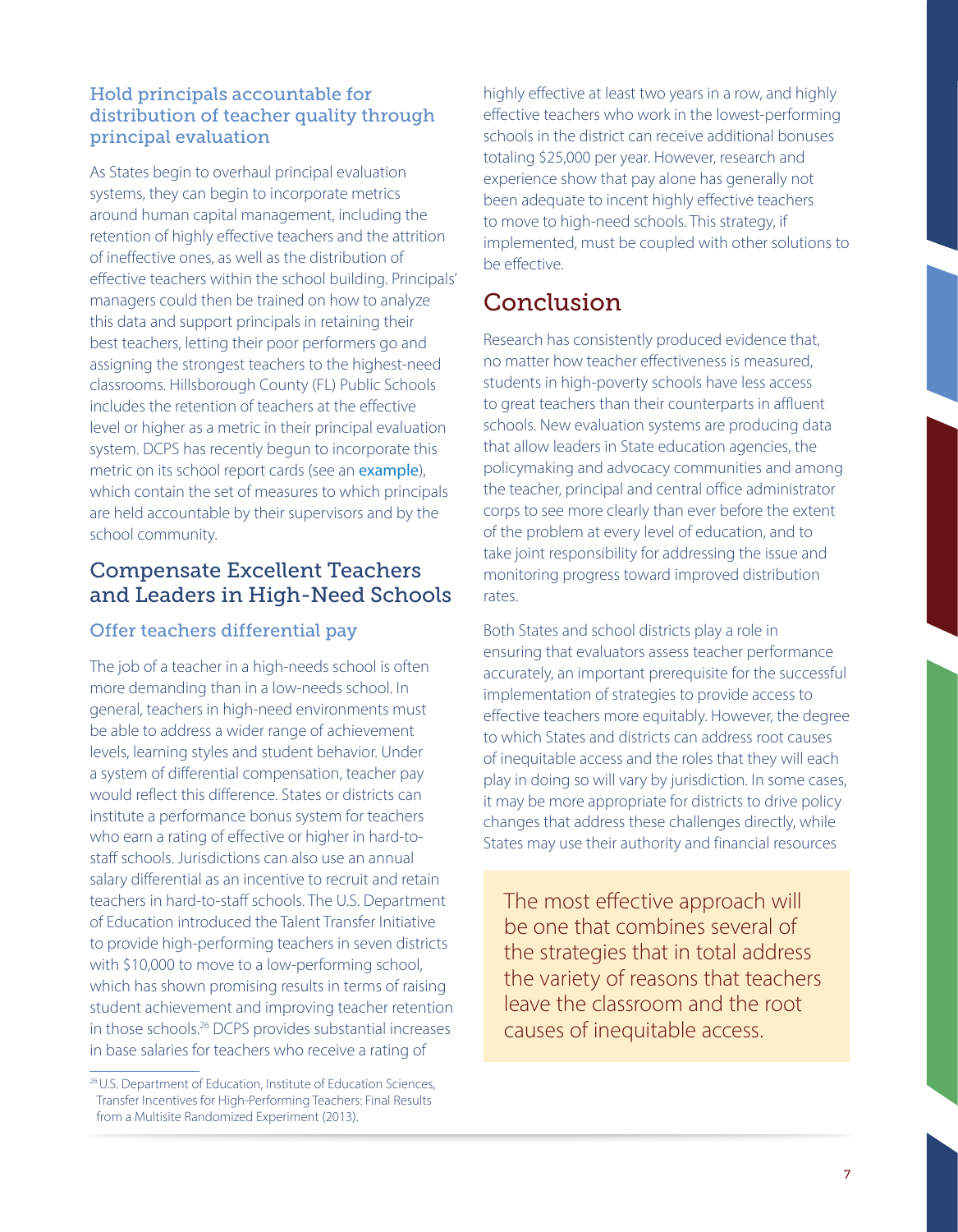to create the right incentives to encourage districts to improve access to effective teachers. In other instances, States may be able to implement policies to tackle these issues statewide.

Given that labor markets for teachers transcend local boundaries, States and districts will need to work together to address the problem of inequitable access. Effectively engaging educators in problem-solving, solution building and strategy implementation will spread commitment and responsibility for success across the teacher, principal and central office administrator corps and lead to the continuous improvement and greater effectiveness of these strategies.

The strategies in this brief offer States, districts and their educators a menu of options to address inequities in access to excellent teachers that they have identified through their data and root cause analysis. The most effective approach will be one that engages educators and combines several of the strategies outlined in this publication. Multiple approaches to the problem smartly employed will show teachers who have demonstrated effectiveness or the potential to be effective that States, districts, schools and school leaders value them and want them to teach the students who need them most. The Center on Great Teachers and Leaders has developed a *[Moving Toward Equity Toolkit](http://www.gtlcenter.org/learning-hub/equitable-access-toolkit/moving-toward-equity)<sup>27</sup>* that contains additional strategies and resources for States as they complete their equity plans.

<sup>27</sup>Center on Great Teachers and Leaders, *Moving Toward Equity Toolkit* (2015).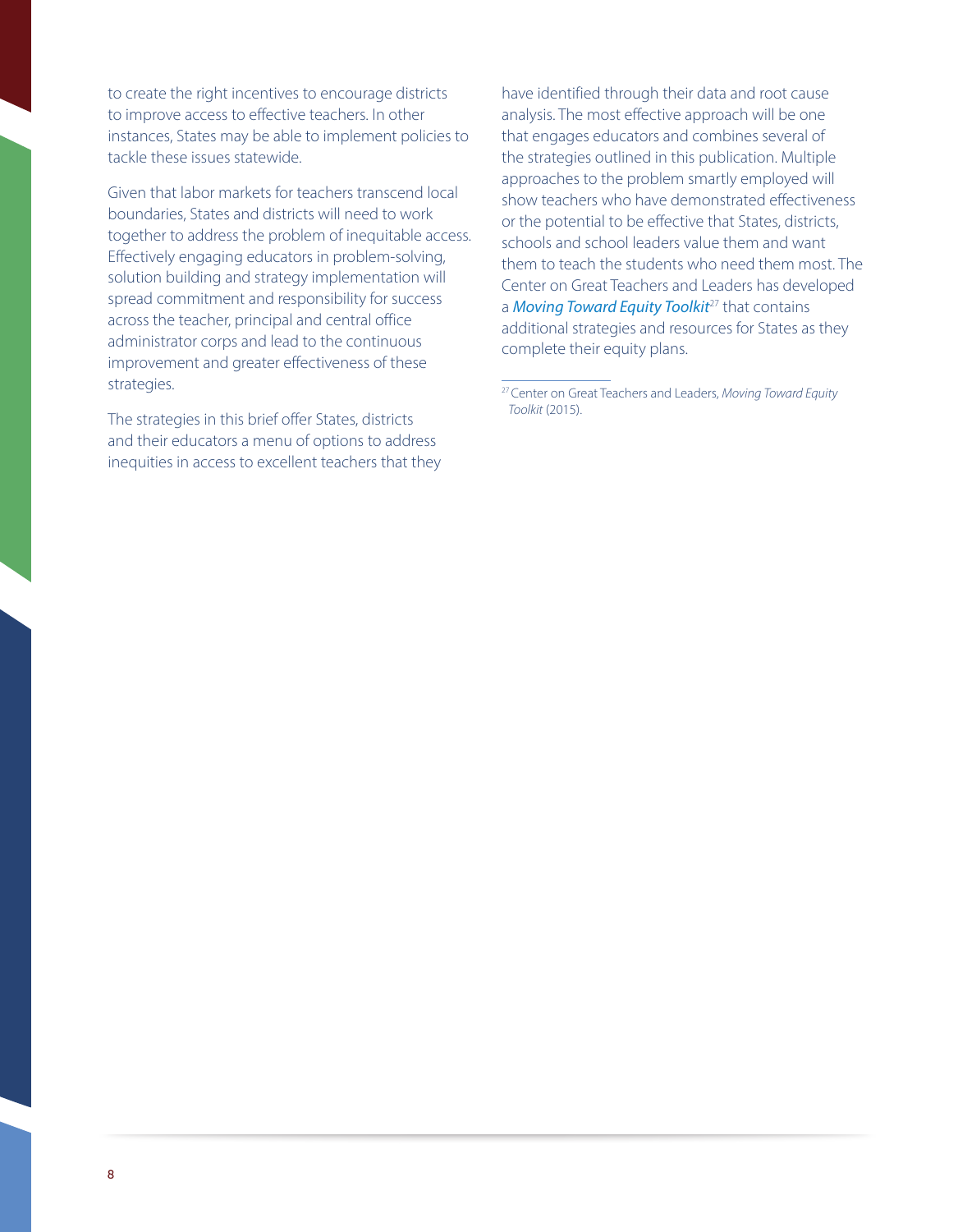## Appendix I: Expert Convening on Equitable Distribution

On December 17, 2013, the Reform Support Network convened a cross-sector group of experts in human capital management and educator effectiveness to engage in the following activities:

- Discuss the problem and root causes of inequitable distribution of effective teachers
- Develop fresh ideas for equitable distribution practices and policies
- Apply these new strategies to explore practical solutions using the Tennessee context

Session participants included experts in teacher quality, educational inequity, corporate human resources, labor economics and human capital management in education, the military and the health industry. Representatives from the Tennessee Department of Education attended the convening to help ground the discussion in the context of Tennessee's teachers and students. In advance of the session, participants read an overview of the issue of inequitable access, including the root causes and strategies that have been implemented in States and districts thus far to address those root causes.

Over the course of the day, the experts developed a set of strategic options for States to pursue to ensure that their most disadvantaged students have equal or greater access to excellent teachers.

## **Participants**

#### Experts

Jane Hannaway, Director, National Center for Analysis of Longitudinal Data in Education Research

Crystal Harmon, Vice President, Strategy & Operations, TNTP

Kati Haycock, President, Education Trust

James Hosek, Senior Economist, RAND

Tammy Johns, Founder and CEO, Strategy & Talent

Susan Kelliher, Senior Vice President, Human Resources, Albemarle Corporation

Tim Sass, Professor of Economics, Georgia State University

Harry Spence, Court Administrator of Massachusetts Trial Court, Commonwealth of Massachusetts

Doug Staiger, John French Professor in Economics, Dartmouth College

Molly Steffen, Recruitment Manager, Caterpillar

#### Tennessee Department of Education

Sylvia Flowers, Executive Director, Educator Talent, Tennessee Department of Education

Tony Pratt, Deputy Director, Office of Research and Policy, Tennessee Department of Education

Aneesh Sohoni, Chief of Staff, Teachers and Leaders, Tennessee Department of Education

#### Reform Support Network

Phil Gonring, Principal, Education First

Bill Horwath, Consultant, Education First

Sarah Johnson, Manager, ICF International

Kate Sullivan, Analyst, Education First

#### U.S. Department of Education

Joiselle Cunningham, Teacher Ambassador Fellow, U.S. Department of Education

Brad Jupp, Senior Program Advisor, U.S. Department of **Education** 

Aaron Pinter-Petrillo, former Content Lead, U.S. Department of Education